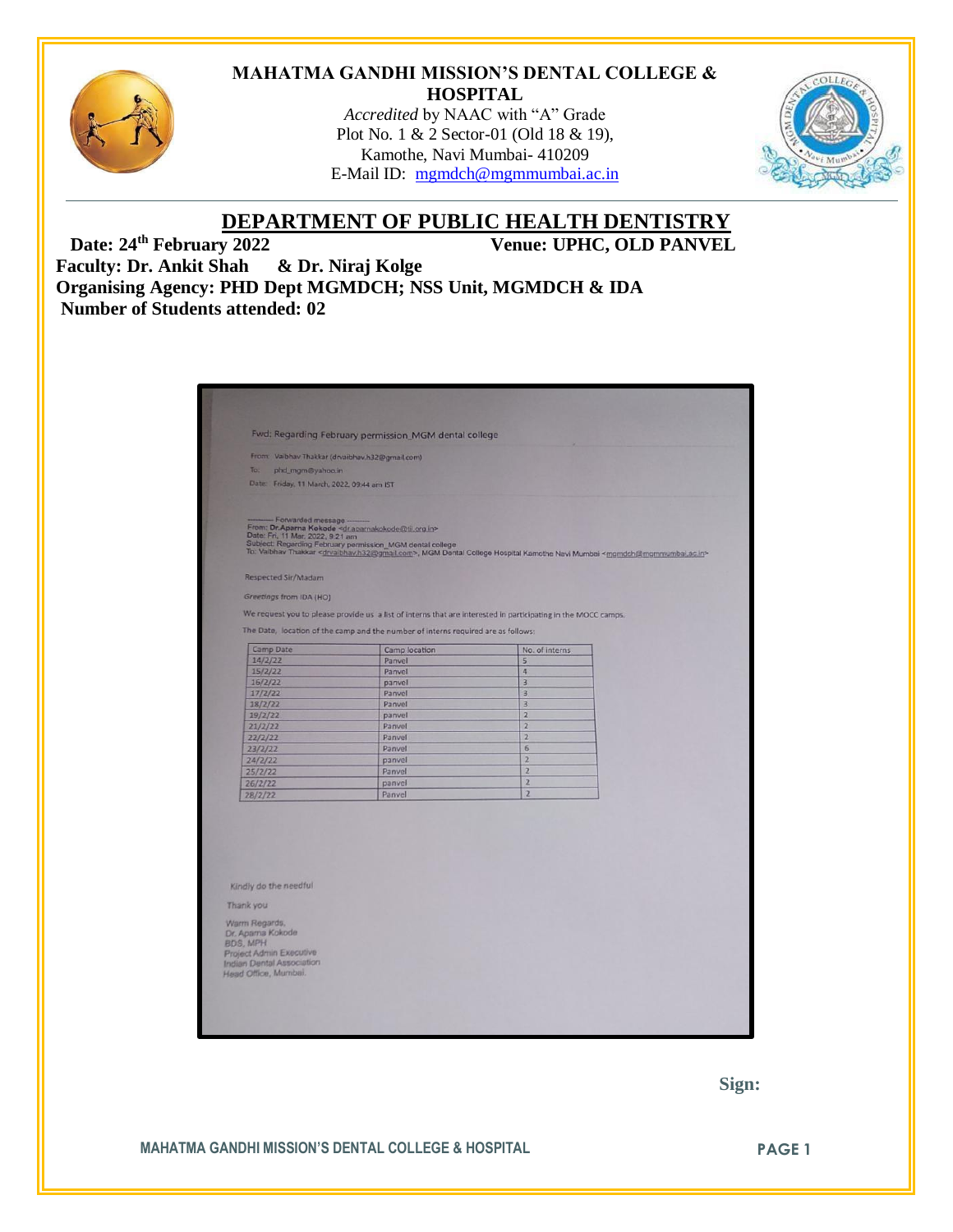### **Assessment of Oral Health Status and Treatment need of patients at UPHC, Old Panvel**

 MGM Dental College in association with IDA constantly takes efforts of extending the oral health care to the community. The oral care initiative was also extended to patients at **UPHC, Old Panvel** with the intention of creating awareness and providing oral health care to the patients. **Aim and objective:** 

## 1. To assess the oral health status of patients and to provide necessary Dental treatment.

2. To educate them and create awareness about oral health.

#### **Method**:

A type III examination was carried out with the use of mouth mirror and probe in day light. All the patients were assessed for oral health status and were explained the need to get the problems corrected. The patients were made aware of the existing dental problems and preventive measures were explained.

**Observations:** A total of 40 patients were examined for various dental problems. Those requiring extensive treatment were referred to MGM Dental College and Hospital, Kamothe.

| <b>Condition</b> | No. of      | Percentage    |
|------------------|-------------|---------------|
|                  | individuals | $\frac{0}{0}$ |
| Dental caries    | 23          | 57.5%         |
| Gingivitis       | 10          | 25%           |
| Missing          | 5           | 12.5%         |
| Malocclusion     | 2.          | $5\%$         |

#### **Oral health status:**



#### **Interpretation and conclusion:**

 **Dental caries is the most common problem among the patients followed by gingivitis.**

**Oral health education and prevention strategies should be implemented in order to reduce the disease burden among these patients.**

 **Sign:**

**MAHATMA GANDHI MISSION'S DENTAL COLLEGE & HOSPITAL <b>PAGE 2**